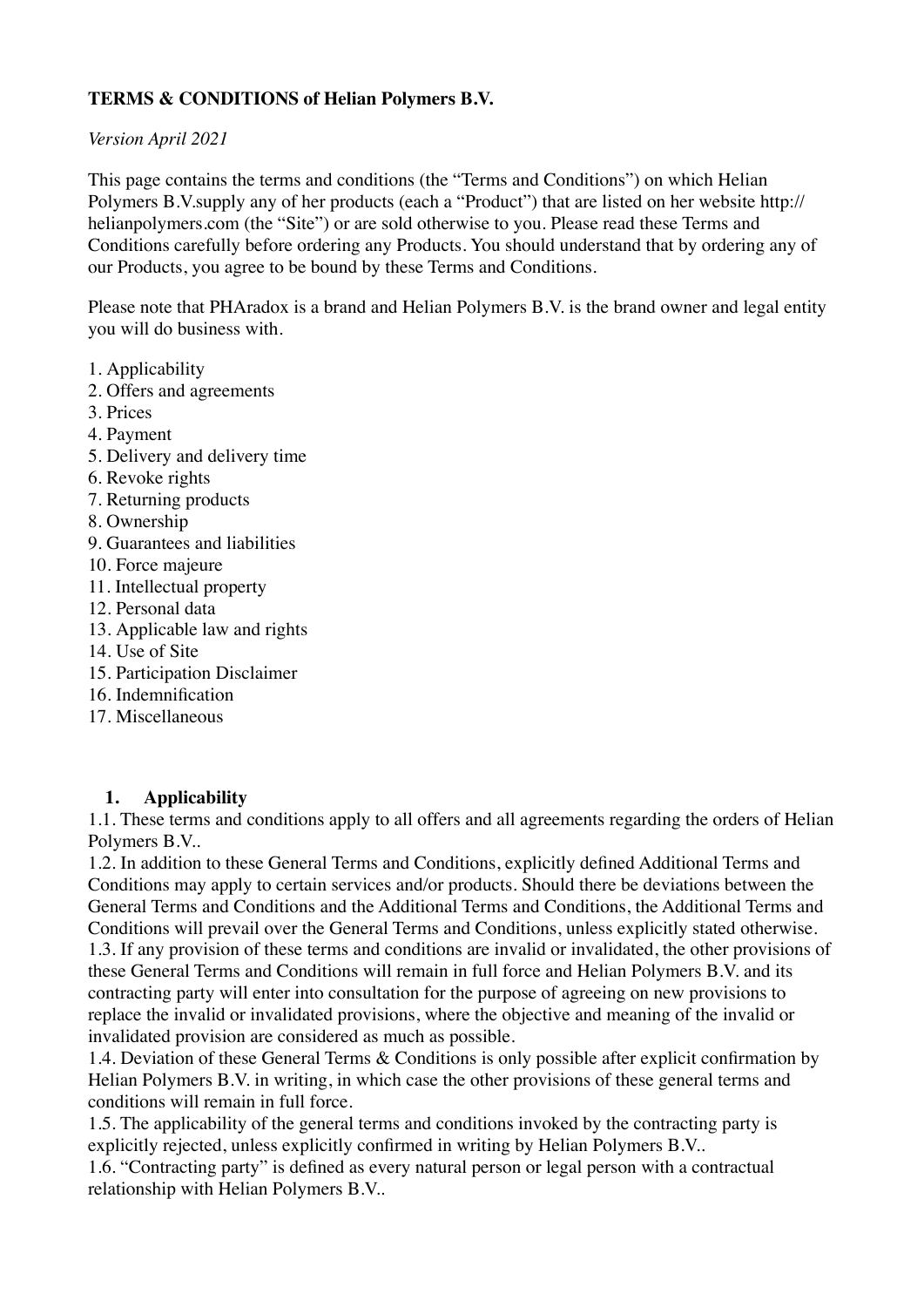1.7. Helian Polymers B.V. has the right to adjust these General Terms and Conditions from time to time.

1.8. By placing an order, the contracting party accepts these General Terms and Conditions as well as all other rights and duties stated on the website of Helian Polymers B.V..

1.9. Helian Polymers B.V. is allowed to outsource activities to third parties when carrying out an agreement with the contracting party.

# **2. Offers and agreements**

2.1. Offers or quotations should be regarded as an invitation to the potential buyer to make an offer. Helian Polymers B.V. is in no way bound to such matters, unless explicitly confirmed in writing. Acceptation of the invitation by the potential buyer to make an offer counts as a valid offer and leads only to an agreement in case of fulfilment of the following aspects of this article.

2.2. Specific offers are valid as long as the stock permits.

2.3. A personalized quotation is valid for two (2) weeks, unless another term is mentioned in the quotation.

2.4. An offer from the potential buyer as mentioned in article 2.1 is made when:

• the potential buyer has entered his personal data on the website and the data has been sent electronically to Helian Polymers B.V. and received by Helian Polymers B.V., or;

• the potential buyer explicitly indicated the desire, by word, telefax, or through writing to receive a certain product and/or service, or;

• a quotation is signed by the buyer and received by Helian Polymers B.V. in case Helian Polymers B.V. issued a personalized quotation.

2.5. An agreement, including any change or supplementation hereto, takes first binding effect for Helian Polymers B.V. when a order confirmation has been issued to the buyer, by e-mail or other means. This agreement can be revoked by Helian Polymers B.V. in case the buyer does not meet the requirements or has failed to do so in the past. In that case, Helian Polymers B.V. will report such findings to the buyer within ten (10) days after receiving the order.

2.6. Buyer and Helian Polymers B.V. explicitly agree that, when using electronically means of communication, a valid agreement comes into effect after meeting the requirements specified in article 2.4 and 2.5. In particular the lack of a written signature does not reduce the binding force of the offer and the acceptance thereof. In that case the electronic files of Helian Polymers B.V. count, as far as the law allows, as a presumption of proof.

2.7. Buyer can't add or remove any item to an order that has already been placed. Orders won't be combined, before or after they're placed, unless agreed upon in writing by Helian Polymers B.V.. All items that need to be combined have to be in one order.

2.8. Helian Polymers B.V. reserves the right, without prior notice, to limit the order quantity on any product or service and/or to refuse service to the buyer. Helian Polymers B.V. also may require verification of information prior to the acceptance and/or shipment of any order.

2.10. Information, images, oral announcements, records, etc. regarding all offers and the most relevant characteristics of the products that are provided by telephone or e-mail are always as accurate as possible. Helian Polymers B.V. does not guarantee that all offers and products completely correspond to the provided information. Deviations can never lead to reimbursement or dissolvement of the agreement.

# **3. Prices**

3.1. All prices are expressed in Euros, in accordance with the legal regulations, unless otherwise clearly stated on the order, invoice or sales quotation.

3.2. Special offers are only valid as long as the stock permits or as deemed necessary (and always clearly indicated by Helian Polymers B.V.)

3.3. The buyer owes the price as defined by Helian Polymers B.V. in the order confirmation in accordance with article 2.5 of these General Terms and Conditions. Any (manipulation) errors in the quotation, such as evident flaws, can be corrected by Helian Polymers B.V., even after reaching the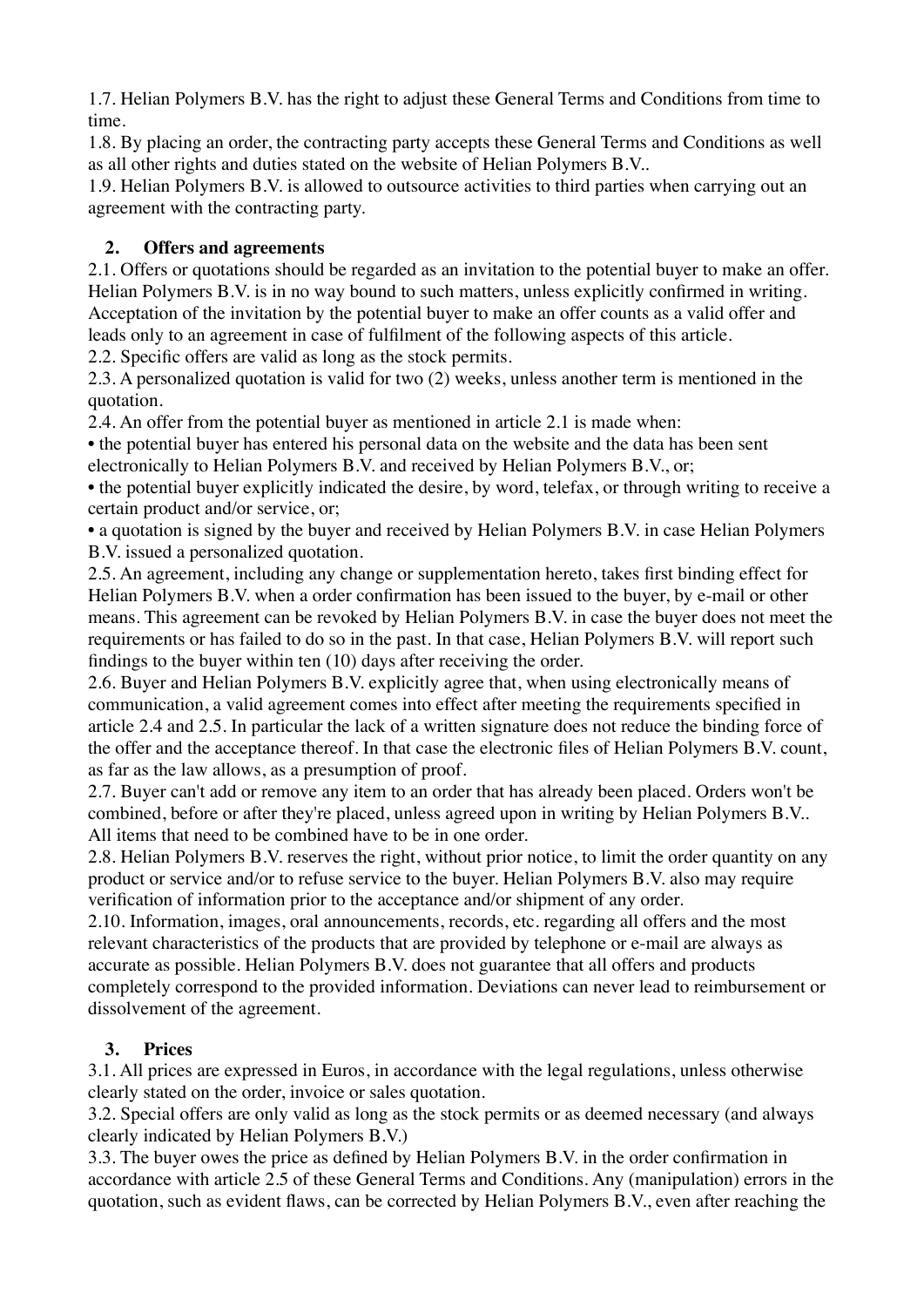agreement.

3.4. Transportation costs will be separately mentioned. Special rates apply for deliveries outside the Netherlands. Transportation costs may not be mentioned on the offer, quotation or order confirmation, but will be on the invoice nonetheless.

3.5. When the prices of the offered products and/or services have increased during the period between ordering and execution of the order, the buyer is entitled to cancel the order or dissolving the agreement within ten (10) days after announcement of the price increase by Helian Polymers B.V..

3.6. In the event that a Helian Polymers B.V. product is mistakenly listed at an incorrect price, Helian Polymers B.V. reserves the right to refuse or cancel any orders placed for product listed at the incorrect price. Helian Polymers B.V. reserves the right to refuse or cancel any such orders whether or not the order has been confirmed and/or credit card charged. If buyers credit card has already been charged for the purchase or the order has otherwise been pre-paid, and the order is cancelled, Helian Polymers B.V. shall issue a credit and redund in the amount of the incorrect price.

### **4. Payment**

4.1. Initial orders should be paid by 100% down payment. Helian Polymers B.V. offers other payment options in the future with subsequent orders, including bank / wire transfer, credit card and/ or Paypal. The latter two will lead to a 3% surcharge and will be handled by MultiSafePay.

4.2. In case Helian Polymers B.V. agreed on an alternative payment period, the expiration of this term automatically leads to the omission of the buyer. Alternative payment periods are agreed upon in advance.

4.3. Non-payment or untimely payment by the buyer leads to a due interest of 1,5% per month, from the day that the payment should have taken place, at which a part of a month counts for a full month.

4.4. The costs, both in and out of court, caused by non-fulfillment, late fulfillment or improper fulfillment of the obligations of the buyer, are payable by the buyer.

4.5. Helian Polymers B.V. is permitted, in case of untimely payment by the buyer, to directly dissolve the agreement or delay the delivery to the moment that the buyer has completed his payment duties, including the payment of due interest and other costs.

### **5. Delivery and delivery time**

5.1. Orders will be delivered as quickly as possible. Helian Polymers B.V. is primarily a trading company and orders will ship directly from a third party (manufacturer) to the customer. An agreed delivery time will be communicated with the customer within 4 business days after receiving the order. The agreed delivery time is always indicative and neither a deadline, nor can any rights be derived from exceeding the delivery time. Helian Polymers B.V. actively communicates new information regarding delivery times by phone or by email. Such information is always indicative and based on the most recent information given by third parties (manufacturer or forwarder). 5.2. In the exceptional case that items cannot be shipped in the desired period, Helian Polymers B.V. will contact the buyer beforehand to try to arrive at an agreement on how to process, including the option to cancel the order.

5.3. Orders are shipped to the delivery address noted in the buyer order. For international orders, buyer is also responsible for any tariffs, taxes, fees, VAT, duties due upon receipt.

5.4. Immediately after the goods have been delivered, the buyer bears the risk for all direct and indirect damage that maybe caused to or by these goods or components. The buyer also bears the risks of transportation from the moment of delivery. Buyer is responsible for filing any claims against carriers for damaged and/or lost shipments and contact Helian Polymers B.V. immediately. 5.5. Helian Polymers B.V. is not responsible for delays, loss or damage from shipments sent to incorrect, invalid addresses or correct addresses. Orders may end up being returned for various reasons including: non-payment of tariffs, incorrect address, unclaimed at post office, etc. If a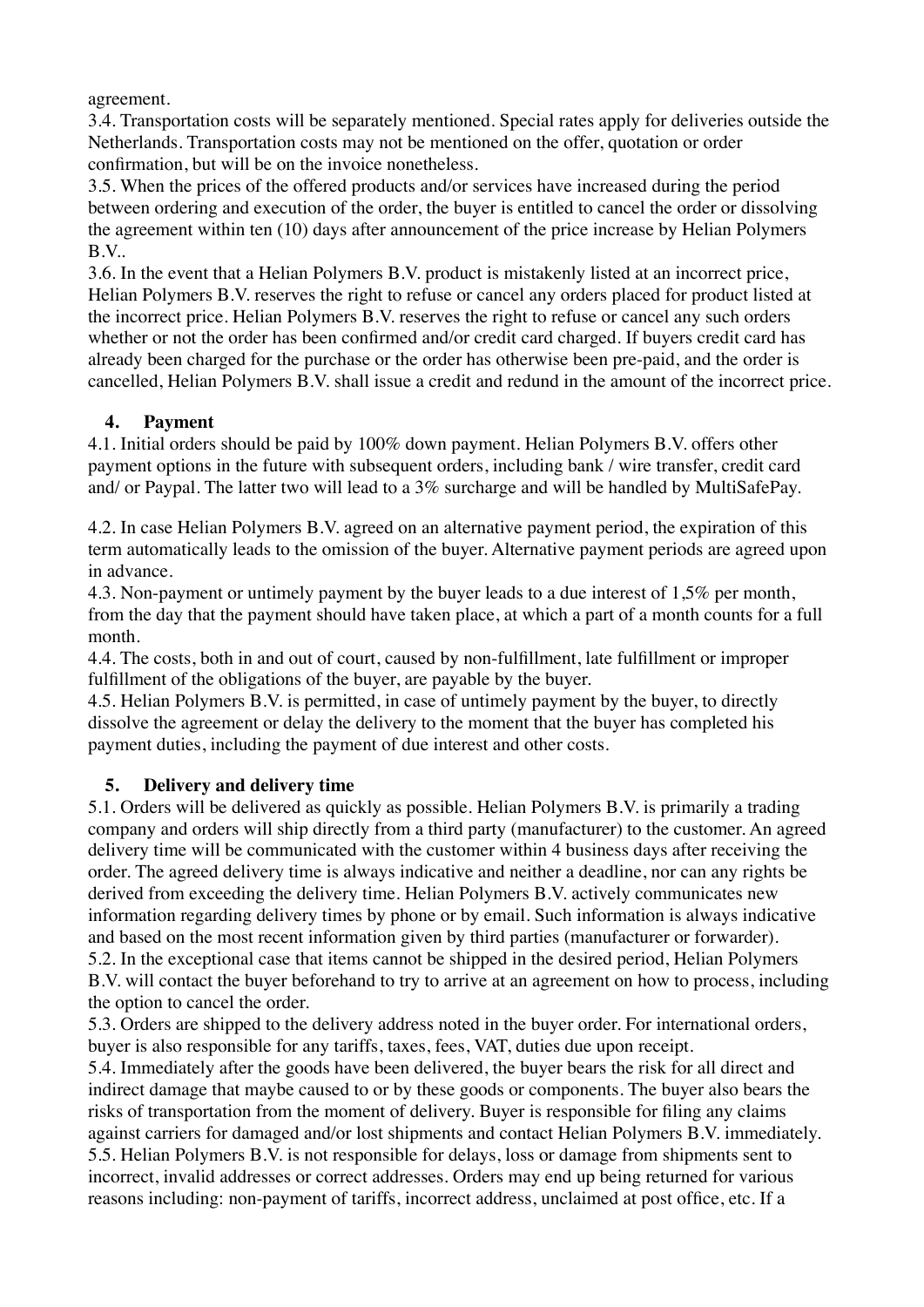package is returned or rejected, the buyer will be contacted and will have to pay for re-shipment postage.

# **6. Revoke rights**

6.1. The buyer may exercise revoke rights within reasonable time (within 3 business days after receiving the goods) on the conditions of deviation in quality and/or quantity of the delivered products. The buyer can claim guarantee provisions only when the product and the packaging are returned within this period in original, complete, undamaged and unused conditions. All sent documentation, proof of guarantee and packaging materials should be included in the return delivery.

6.2. All complaints regarding products are to be sent to Helian Polymers B.V. in writing (email), complete with a clear description, photographs and, if necessary, a cost estimation. Helian Polymers B.V. has 3 business days to come up with a solution to either replace or refund the buyer. At no point is Helian Polymers B.V. liable for a sum more than the order value.

6.3. Helian Polymers B.V. is never liable for any damage, theft or loss of the product or packaging during the return delivery.

6.4. The costs of the return delivery of the product are for the buyer.

6.5. In case the buyer exercised his revoke right as mentioned in the previous articles, Helian Polymers B.V. will have to reimburse the cash value of the delivered goods within thirty (30) days after the products have returned to Helian Polymers B.V. or issue a credit note which can be kept on file to set of against future purchases.

# **7. Returning products**

7.1. Upon delivery of the goods the buyer inspects the conditions of the goods. In case damage has been inflicted to the goods of materials, the buyer will take all possible provisions to obtain compensation from the transporter and inform Helian Polymers B.V. as soon as possible. 7.2. All goods are checked before they are sent out. In the unlikely event that goods are faulty, they must be returned to Helian Polymers B.V. at the address listed on the order invoice or the manufacturer directly. Returning products is only possible in combination with an original invoice and original, complete and undamaged products. Returning products is only possible after informing Helian Polymers B.V. about the issue at hand.

7.3. Helian Polymers B.V. does not take back any used or opened Helian Polymers B.V. products. Product that are with a total value below  $\epsilon$  40,00 cannot be returned to Helian Polymers B.V.. 7.4. Missing items should be mentioned in writing or by e-mail to Helian Polymers B.V. within three (3) business days after the delivery date.

7.5. Defective products manufactured by Helian Polymers B.V. or its partners will be replaced with the same, if they are send back within one (1) month after delivering and if Helian Polymers B.V. concludes that the product is indeed defective. Helian Polymers B.V. will not accept goods that have clearly been used more than the amount needed to evaluate their functionality. If the goods are found to be in working condition, and the lack of functionality is a result of lack of knowledge or assembly error on the buyers part, no refund will be made, but the goods will be returned to the buyer at their expense. If there is evidence that the product has been modified or that a fix has been done on it, Helian Polymers B.V. will not be made responsible and therefore will not provide an exchange.

7.6. Order cancelations or refunds apply with the following conditions: 1. - When Helian Polymers B.V. can no longer provide one or more items of the actual order (i.e. discontinued parts). 2. - When one or more items of the actual order are not expected to be shipped within 90 days or more.

7.7. Return shipment is the responsibility of the buyer. All returns are credited as store credit upon receipt. A return merchandise authorization (RMA) is required for returns.

7.8 Return shipment is only possible if Helian Polymers B.V. has been informed beforehand with a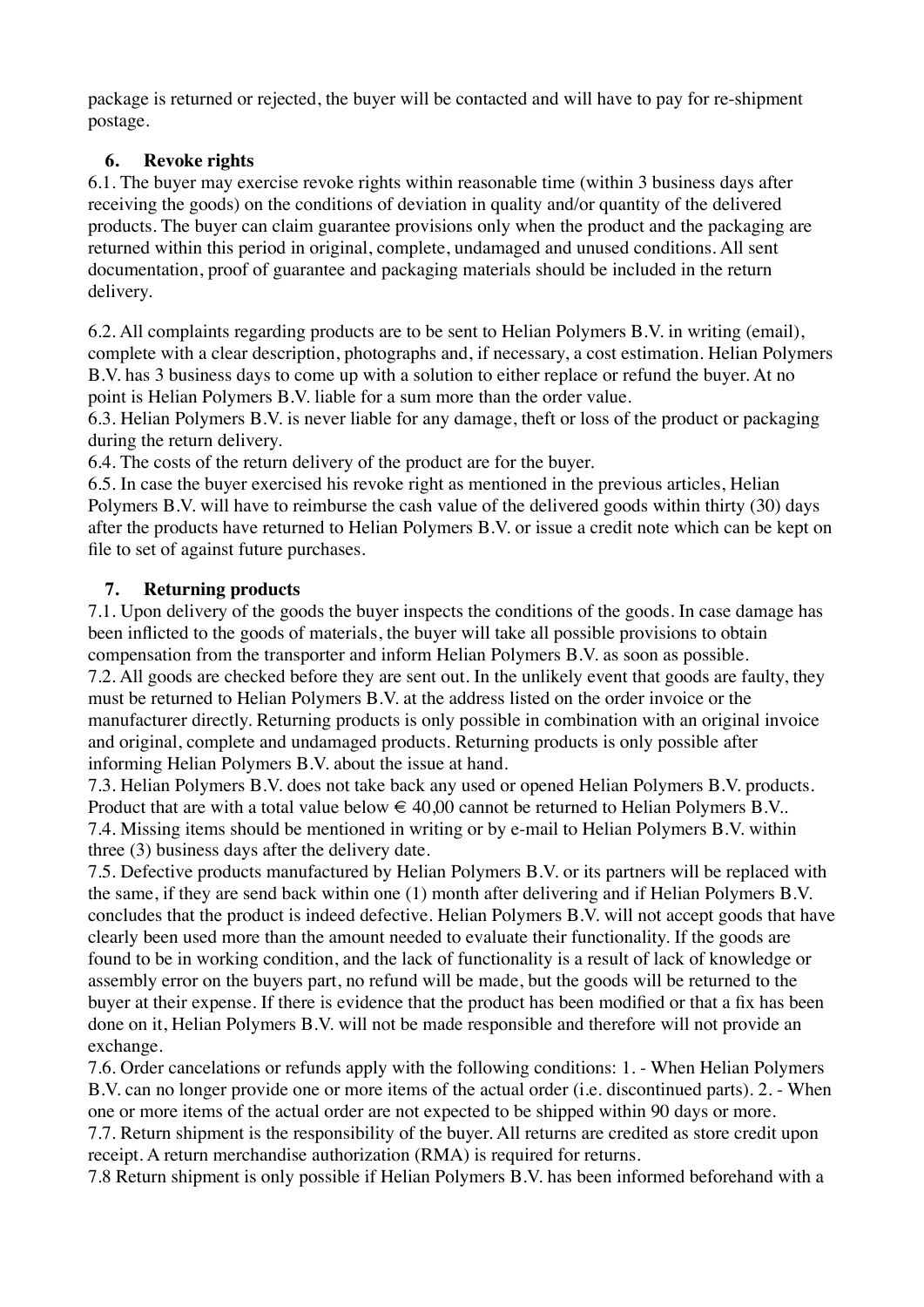clear definition of the reason(s) of returning the shipment, be it partially or complete. The buyer cannot claim any rights if the goods arrived unannounced.

# **8. Ownership**

8.1. The ownership of the goods, whether handled or unhandled, is transferred to the contracting party at the moment that the buyer pays Helian Polymers B.V. the full amounts payable pursuant to the agreement, including interest, costs and damages from products and/or services from this order, previous orders and future orders.

8.2. Products with the Helian Polymers and/or PHAradox brands and/or logos may not be rebranded and resold without the written consent of Helian Polymers B.V.

# **9. Guarantees and liability**

9.1. Helian Polymers B.V. sees it as a duty to deliver valuable products. These products are always raw materials to be processed into final products by the buyer or the buyer's customer(s). Products provided by Helian Polymers (under its own or PHAradox brand) or its manufacturing partners. These materials are to be used and processed by professionals in manufacturing and/or research and development. Unsuitable treatment of the goods are at the risk and responsibility of the buyer / user.

9.2. Helian Polymers B.V. is never bound to financially compensate the buyer or other parties, unless the damage was caused by intention or guilt. Helian Polymers B.V. is not liable for any indirect loss or damage incurred or damage regarding loss of income or profit.

9.3. In case Helian Polymers B.V. is obliged to financially compensate the buyer, the amount will always be limited to the invoice amount related to the product and/or service that caused the damage.

9.4. The guarantee of Helian Polymers B.V. does not apply if:

- the defects are (partly) the result of normal wear, injudicious or incorrect handling or use, injudicious or incorrect maintenance;

- the product is employed for purposes other than normal purposes or used incorrectly;

- the buyer or the end user does not strictly observe the operating instructions provided by Helian Polymers B.V.;

- the original invoice is missing, modified, or made unreadable.

9.5. When guarantee provisions are exercised, Helian Polymers B.V. can do the following:

- adjust the amount on the invoice;

- replace the delivered item by an article with equal specifications, or repair the delivered item, in which case the delivered item should be sent back to Helian Polymers B.V.

- take back the delivered item and revoke the agreement, while reimbursing the paid amount by the buyer, without being obliged to financially compensate the buyer for any damage. The buyer is obliged to give Helian Polymers B.V. three (3) possibilities to repair any deficiencies.

9.6. The buyer does not hold Helian Polymers B.V. liable for any claims resulting from third parties, unless the law strictly prohibits such damages and costs to be accounted to the buyer.

9.7. It is possible that Helian Polymers B.V. places links on its website to other websites that could be of interest for a visitor. Such links are solely informative. Helian Polymers B.V. is not liable for the content of the linked websites or the usage thereof.

9.8 Helian Polymers B.V. offers a limited range of 3D printers on its website. These printers are manufactured by third parties and not by Helian Polymers B.V., which only re-sells these products. Assembly and use fall within the responsibility of the end-user. Helian Polymers B.V. cannot be held responsible for incorrect use of these machines, defined by the manual, website or otherwise defined instructions of the manufacturer.

# **10. Force majeure**

10.1. In case of force majeure, Helian Polymers B.V. is not obliged to fulfil its obligations to the buyer. The respective obligations will be postponed for the entire duration of the force majeure.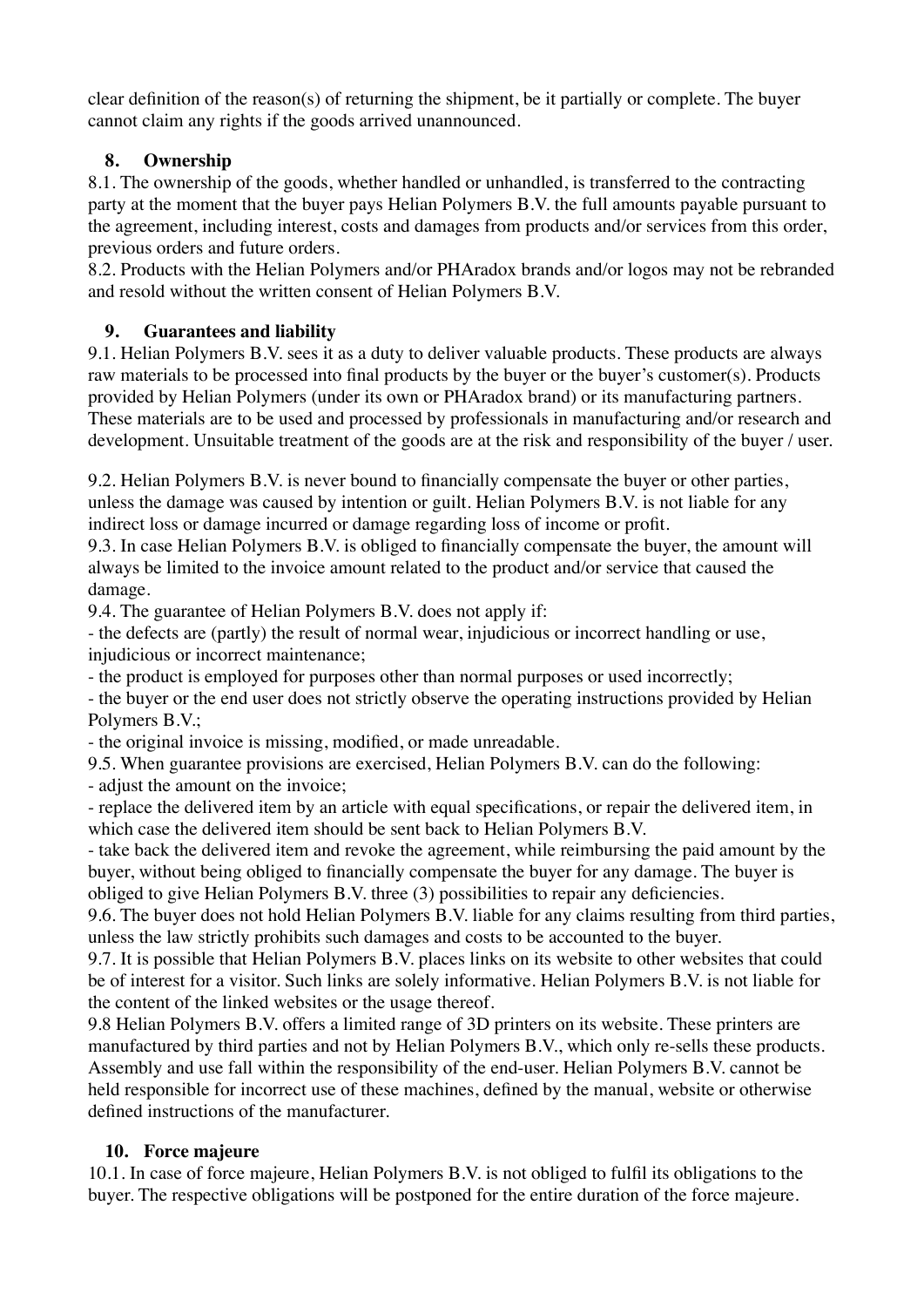Helian Polymers B.V. will inform the buyer as soon as possible about the nature and expected follow-up of the force majeure.

10.2. In these terms and conditions, force majeure is understood to mean any circumstance that is independent of the will of Helian Polymers B.V., even if this could have been foreseen when the agreement was entered into, which temporarily or permanently hinders the fulfilment of the agreement, including but not limited to war, a threat of war, civil war, riots, industrial actions, work member exclusion, transport difficulties, fire, days not worked because of unsuitable weather and other disruptions to the business of Helian Polymers B.V. or its suppliers.

# **11. Intellectual property**

11.1. The buyer explicitly acknowledges that all intellectual or industrial property rights relating to the products to be delivered pursuant to the agreement and or associated designs, documentation, reports, offers and associated preparatory material lie exclusively with Helian Polymers B.V., suppliers or other entitled parties.

11.2. Intellectual property rights include patents, copyrights, trademarks and other (intellectual property) rights, including technical and commercial know-how, methods and concepts. 11.3. The buyer is not allowed to modify any intellectual property rights as described in this article, for instance multiplication without explicit written approval from Helian Polymers B.V., its suppliers or other entitled parties.

11.4. The entire content of the Helian Polymers B.V. websites, including but not limited to text, graphics or code is copyrighted as a collective work under Dutch law and other copyright laws, and is the property of Helian Polymers B.V.. The collective work includes work that is licensed to Helian Polymers B.V.. Permission is granted to electronically copy and print hard copy portions of this site for the sole purpose of placing an order with Helian Polymers B.V. or purchasing Helian Polymers B.V. products. The buyer may display and, subject to any expressly stated restrictions or limitations relating to specific material, download or print portions of the material from the different areas of the site solely for buyers own non-commercial use, or to place an order with Helian Polymers B.V. or to purchase Helian Polymers B.V. products. Any other use, including but not limited to the reproduction, distribution, display or transmission of the content of this site is strictly prohibited, unless authorized by Helian Polymers B.V..

11.5 Helian Polymers and PHAradox are registered trademarks and may only be used by third parties after explicit and written approval by Helian Polymers B.V.

### **12. Personal data**

12.1. Helian Polymers B.V. will process the personal data of the buyer in accordance with her privacy statement, which is stated on the website.

12.2. Helian Polymers B.V. fully respects the applicable laws and regulations regarding the processing of personal data.

# **13. Applicable law and rights**

13.1. Dutch law applies to the offers/agreement and further agreements.

13.2. The applicability of the Vienna Sales Convention (CISG) and the 1980 U.N. Convention on contracts for international sale of goods are explicitly excluded.

13.3. All disputes, of whatever nature – including those that are only considered by one of the parties as such – which occur with reference to the offer/agreement and further agreements between the parties, are settled by a competent court in the district where Helian Polymers B.V. is situated, unless the law explicitly appoints another court.

13.4 Any cause of action or claim the buyer has with respect to the websites or otherwise with respect to Helian Polymers B.V. (including but not limited to the purchase of Helian Polymers B.V. products) must be commenced within one (1) year after the claim or cause of action arises. Helian Polymers B.V.'s failure to insist upon or enforce strict performance of any provision of these terms and conditions shall not be construed as a waiver of any provision or right. Neither the course of